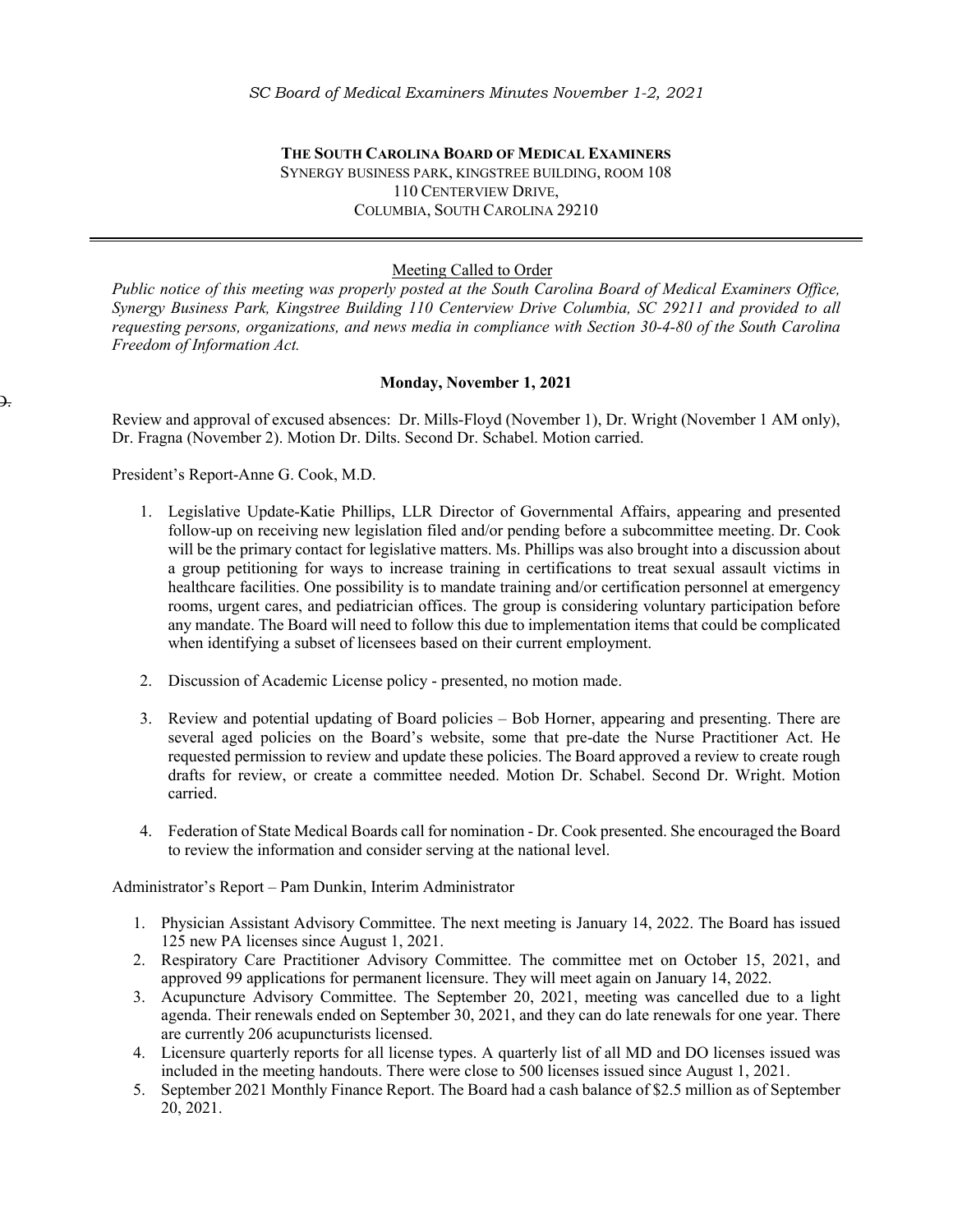- 6. Election of Officers: The Board approved Dr. Cook as President. Motion Dr. Schabel. Second Dr. Chow. Motion carried. The Board approved Dr. Schabel for Vice-President. Motion Dr. Cook. Second Dr. Wright. Motion carried. The Board approved Dr. Januchowski to continue as Secretary. Motion Dr. Chow. Second Dr. Schabel. Motion carried.
- 7. 2022 Meeting Dates: Mrs. Dunkin reminded the Board members to note the upcoming meeting dates: February 7-9, May 2-4, August 2-3, and November 7-9.
- 8. Discussion of staffing. Mrs. Dunkin said they currently have one vacancy.
- 9. Comments from Dr. Chow. Dr. Chow said the Board has always appreciated it's staff and the members, and it's important to remember that the one goal is to protect the citizens of SC. The standard of care is an evolving target, and people want to push the limits. Reviewing Board cases has been a rewarding educational experience. He encouraged the Board members to go to the medical schools to give a lecture on ethical behavior as a healthcare provider.

2019-461, MOA, Panel Report and Recommendations MOA approved and terms and conditions known to the Board and the Respondent issued. Motion Dr. Januchowski. Second Dr. Schabel. Motion carried.

Crenshaw, Melissa D. M.D., of Savannah, GA, Applicant for Licensure Approved for licensure without condition. Motion Dr. Schabel. Second Dr. Howell. Motion carried.

Dhillon, Amandeep K., M.D., of Greenville, SC, Applicant for Licensure Applicant withdrew application.

Robertson, Scott C., M.D. of Ft. Lauderdale, FL, Applicant for Licensure Motion to proceed with licensure Dr. Howell. Second Dr. Schabel. Motion carried.

Jazarevic, Slobodan, M.D., of Waynesville, NC, Applicant for Licensure Motion to proceed with licensure Dr. Fragna. Second Dr. Dilts. Motion carried.

Nandra, Ravinderpal, M.D., of Aurora, IL, Applicant for Licensure Applicant withdrew application.

Padron, Caridad, M.D., of Miami Springs, FL, Applicant for Licensure Motion to proceed with licensure Dr. Schabel. Second Dr. Wright. Motion carried.

Roberts, Matthew P., R.C.P., of Bluffton, SC Applicant for Licensure Applicant was a no-show.

Leigh S. Churchbourne and Dan Buffington – Discussion regarding the naloxone protocol standing order in place with the SC Board of Pharmacy. Board approved the Board of Pharmacy's change on the standing order. Motion Dr. Wright. Second Dr. Schabel. Motion carried.

Chere, Mitchel, M.D. of Manning, SC, Applicant for Licensure Motion to proceed with licensure Dr. Howell. Second Dr. Schabel. Motion carried.

Mesa, Gregory R., P.A., of Huntersville, NC, Applicant for Licensure Does not meet criteria for licensure at this time. May reapply upon clear, full licensure in North Carolina.

2021-293, MOA, Panel Report and Recommendations

MOA approved and terms and conditions known to the Board and the Respondent issued. Motion Dr. Januchowski. Second Dr. Schabel. Motion carried.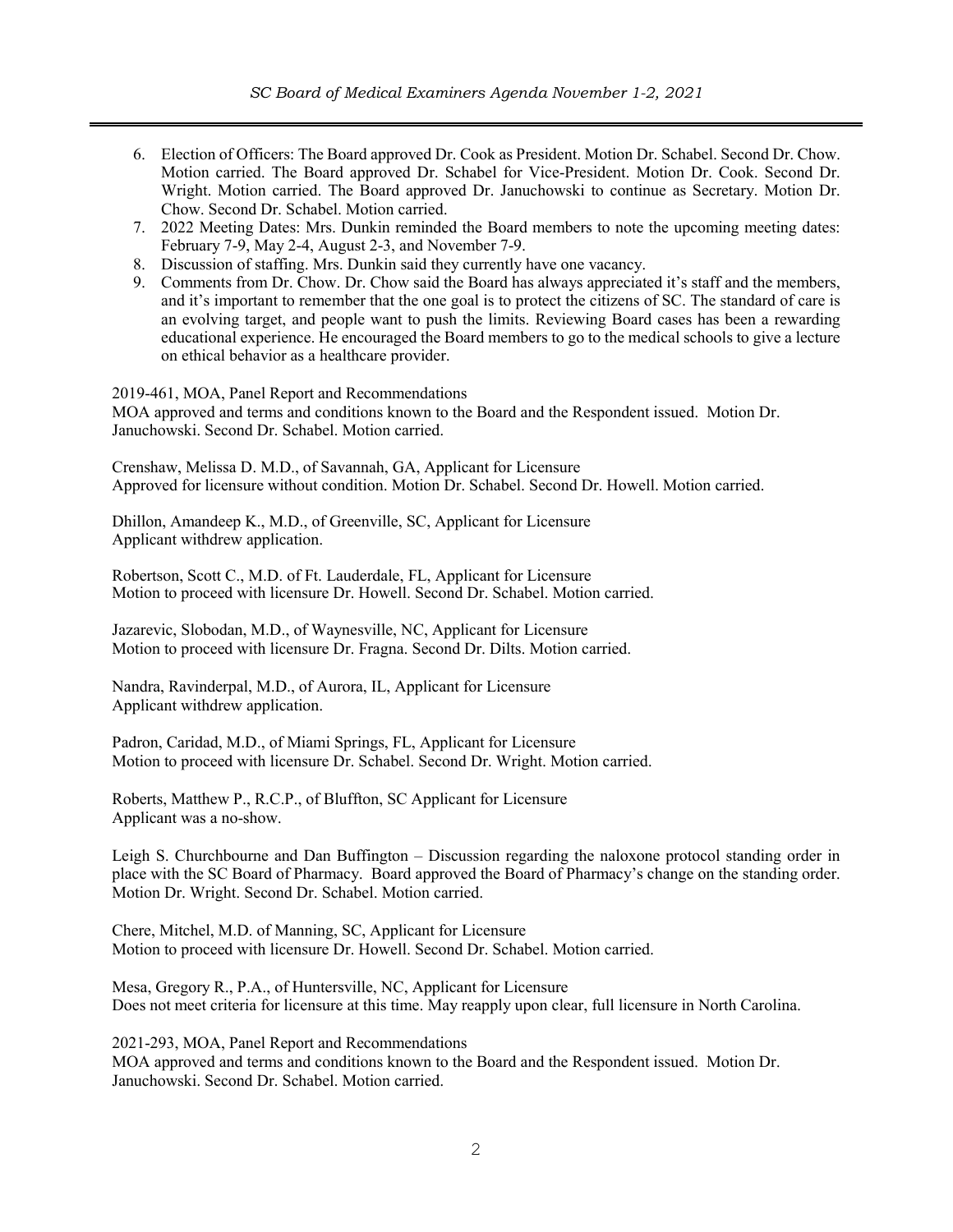## **Tuesday, November 2, 2021**

Presentation by DHEC/DEA by Angela Wallace (DHEC) and Adam Roberson (DEA).

Office of Disciplinary Counsel and Office of Investigations and Enforcement Report by Christa Bell, Esq., Prentiss Shealey, Esq., Amanda Branham, and Pat Hanks, Esq. Ms. Bell introduced Ms. Branham as the new Chief Investigator for the Board.

Motion to accept Letters of Caution Dr. Schabel. Second Dr. Cook. Motion carried.

Motion to accept Dismissals Dr. Wright. Second Dr. Januchowski. Motion carried.

Motion to accept Formal Complaints Dr. Cook. Second Dr. Schabel. Motion carried.

2017-237, MOA, Panel Report and Recommendations Motion to dismiss Dr. Januchowski. Dr. Mills-Floyd second. Motion carried.

2018-601, MOA, Panel Report and Recommendations

Motion to issue public reprimand, respondent take a records keeping course approved by the Board within six (6) months, limitation of Schedule II prescriptions for one (1) year, and \$300 in costs Dr. Januchowski. Second Dr. Schabel. Motion carried.

2019-212, MOA, Panel Report and Recommendations Motion to accept MOA and issue respondent a Letter of Caution Dr. Januchowski. Second Dr. Schabel. Motion carried.

2017-79, MOA, Panel Report and Recommendations MOA approved and terms and conditions known to the Board and the Respondent issued. Motion Dr. Januchowski. Second Dr. Chow. Motion carried.

2013-218, 2016-584, 2017-131, 2019-541, 2019-575, 2020-344 & 2021-439, MOA, Panel Report and Recommendations Motion to accept MOA and revoke applicant's license Dr. Januchowski. Second Dr. Schabel. Motion carried.

Shah, Jagdish, M.D. Request Approval of Telemedicine Motion to grant request Dr. Wright. Second Dr. Mills-Floyd. Motion carried.

Khetpal, Anita, M.D. Request Approval of Telemedicine Motion to grant request Dr. Root. Second Dr. Wright. Motion carried.

Uche, John O, M.D., Applicant for Licensure Motion to proceed with licensure Dr. Schabel. Second Dr. Wright. Motion carried.

2018-1, Petition

Approved release from particular terms and conditions known to the Respondent and the Board. However, the Board continued other original terms and conditions known to the Board and the Respondent. Motion Dr. Schabel. Second Dr. Wright. Motion carried.

2020-238, MOA, Panel Report and Recommendations MOA approved and terms and conditions known to the Board and the Respondent issued. Motion Dr. Januchowski. Second Dr. Wright. Motion carried.